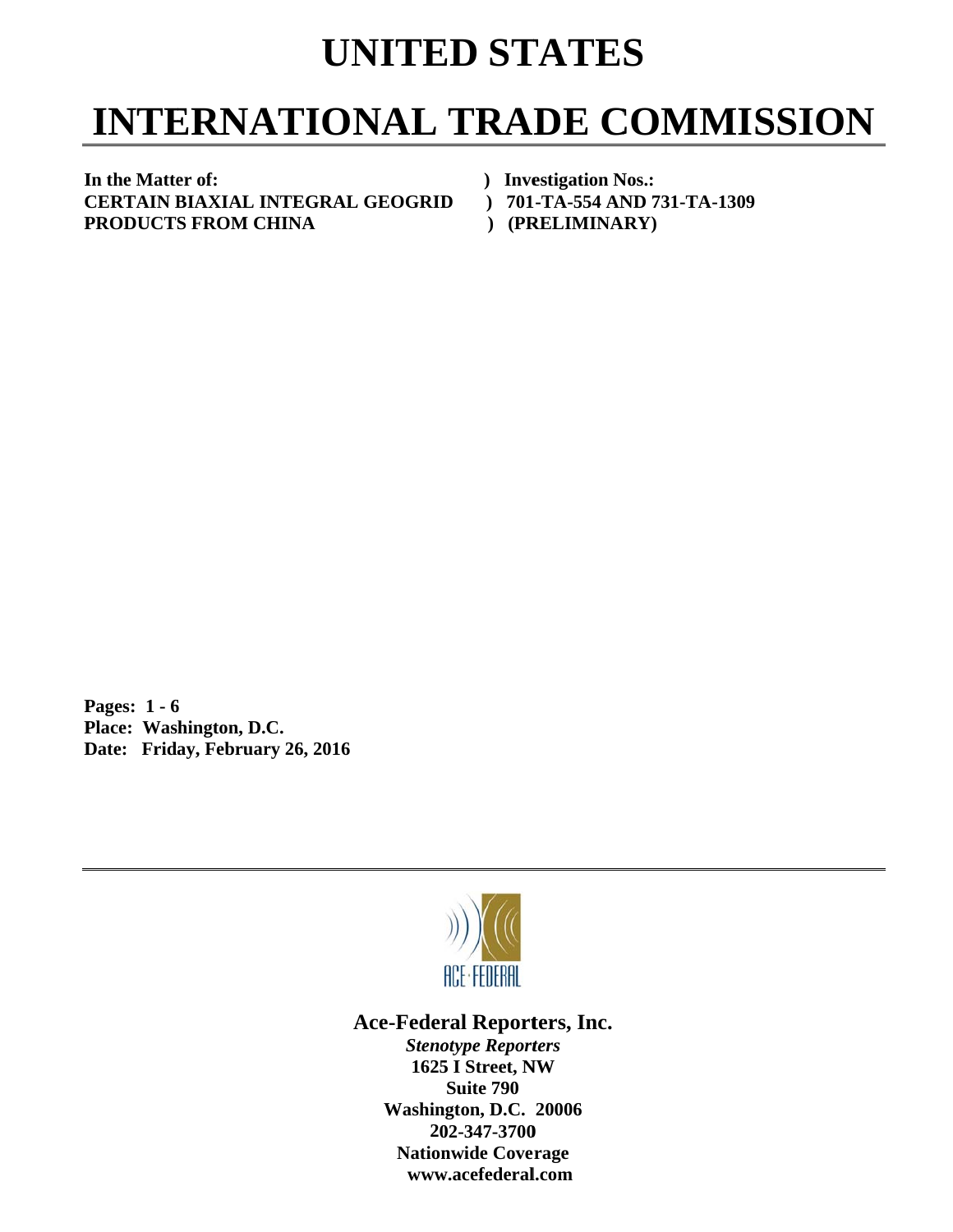1 THE UNITED STATES INTERNATIONAL TRADE COMMISSION 2 3 In the Matter of: (a) Investigation Nos.: 4 CERTAIN BIAXIAL ) 701-TA-554 and 731-TA-1309 5 INTEGRAL GEOGRID PRODUCTS ) (Preliminary) 6 FROM CHINA ) 7 8 9 10 Friday, February 26, 2016 11 Main Hearing Room (Room 101) 12 U.S. International 13 Trade Commission 14 500 E Street, S.W. 15 16 Washington, D.C. 17 The meeting, commenced, pursuant to notice, at 18 12:00 a.m., before the Commissioners of the United States 19 International Trade Commission, the Honorable Meredith M. 20 Broadbent, presiding. 21 22 23 24 25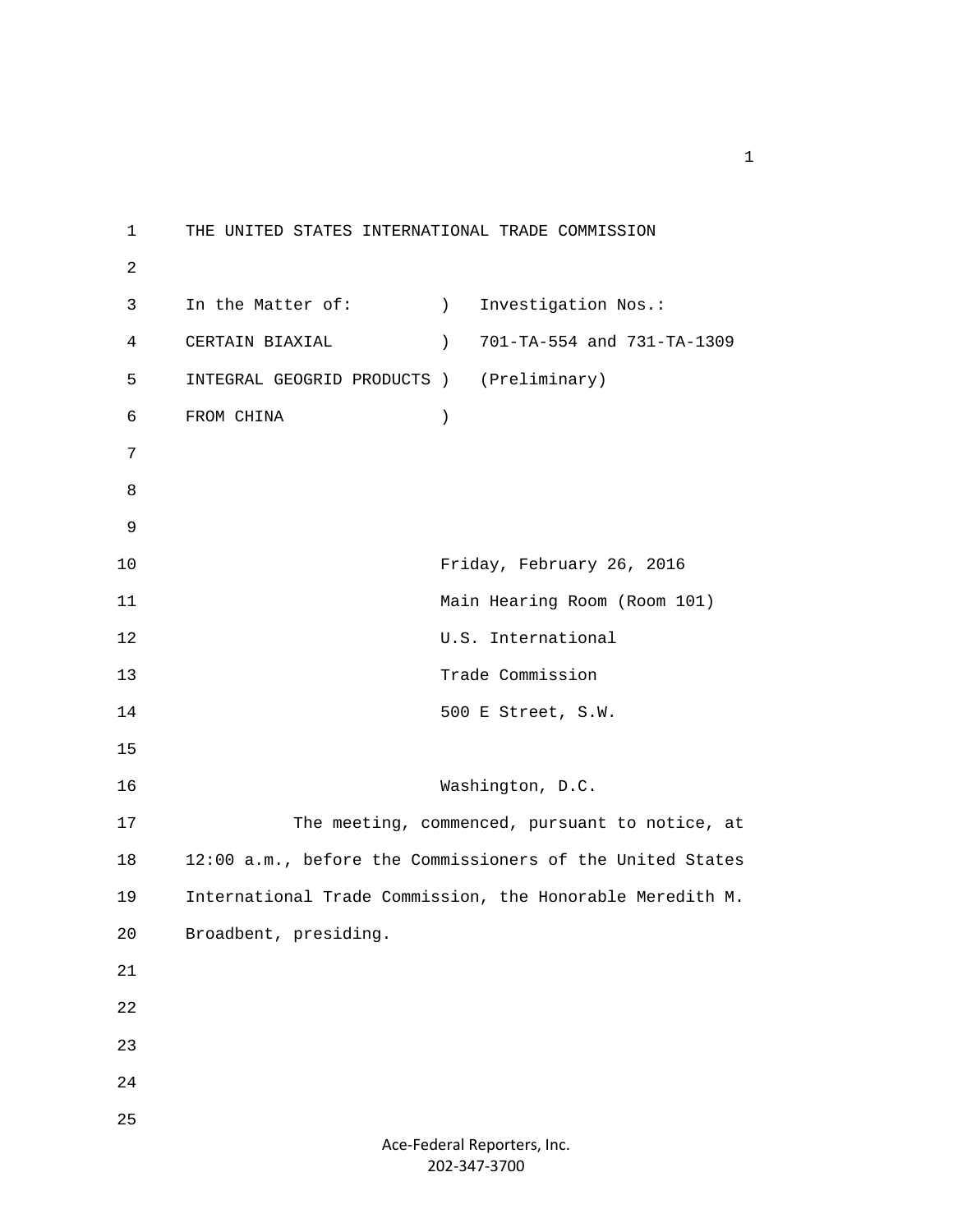## 1 APPEARANCES:

| 2  | On behalf of the International Trade Commission: |
|----|--------------------------------------------------|
| 3  | Commissioners:                                   |
| 4  | MEREDITH M. BROADBENT, CHAIRMAN                  |
| 5  | DEAN A. PINKERT, VICE CHAIRMAN                   |
| 6  | IRVING A. WILLIAMSON, COMMISSIONER               |
| 7  | (via telephone)                                  |
| 8  | DAVID S. JOHANSON, COMMISSIONER (via telephone)  |
| 9  |                                                  |
| 10 |                                                  |
| 11 | F. SCOTT KIEFF, COMMISSIONER                     |
| 12 | RHONDA K. SCHMIDTLEIN, COMMISSIONER              |
| 13 | (via telephone)                                  |
| 14 |                                                  |
| 15 | Staff:                                           |
| 16 | ELIZABETH HAINES, SUPERVISORY INVESTIGATOR       |
| 17 | DAVID BOYLAND, ACCOUNTANT/AUDITOR                |
| 18 | CINDY COHEN, INTERNATIONAL ECONOMIST             |
| 19 | AMY SHERMAN, INVESTIGATOR                        |
| 20 | NATALINE VIRAY-FUNG, ATTORNEY/ADVISOR            |
| 21 |                                                  |
| 22 | SHARON BELLAMY, PROGRAM SUPPORT SPECIALIST       |
| 23 | SONIA PARVEEN, STUDENT INTERN                    |
| 24 |                                                  |
| 25 |                                                  |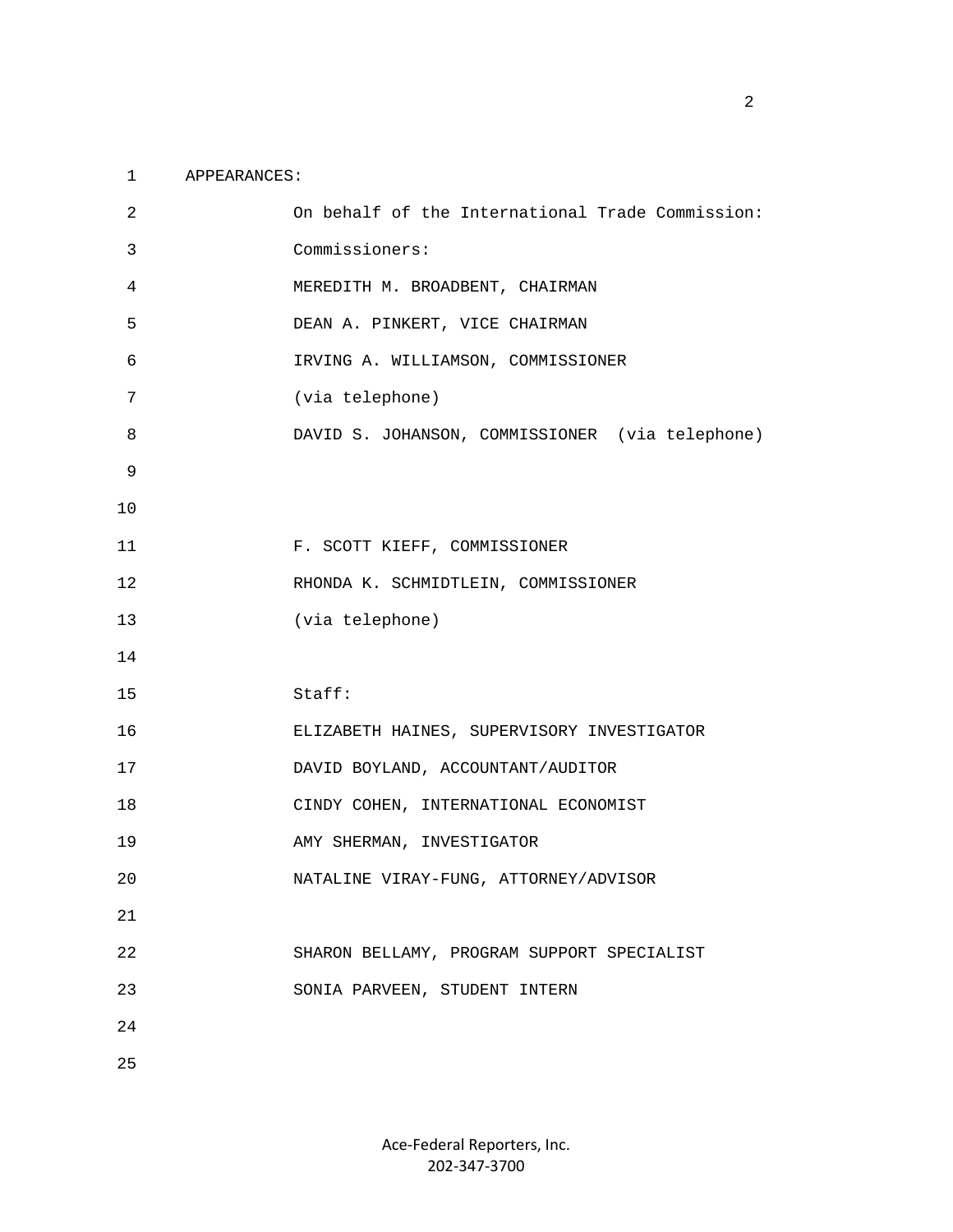| 1  | PROCEEDINGS                                                 |
|----|-------------------------------------------------------------|
| 2  | (12:01 p.m.)                                                |
| 3  | CHAIRMAN BROADBENT: Good afternoon.<br>This                 |
| 4  | meeting of the U.S. International Trade Commission will now |
| 5  | come to order.                                              |
| 6  | Welcome to Commissioners Williamson, Johanson,              |
| 7  | and Schmidtlein who are participating by telephone.         |
| 8  | COMMISSIONER JOHANSON:<br>Hello.                            |
| 9  | COMMISSIONER SCHMIDTLEIN: Hello.                            |
| 10 | CHAIRMAN BROADBENT:<br>Hello.                               |
| 11 | COMMISSIONER WILLIAMSON: Yes, I'm here.                     |
| 12 | CHAIRMAN BROADBENT: Great. I understand that                |
| 13 | there are no agendas for future meetings, minutes,          |
| 14 | ratification lists or outstanding action jackets to         |
| 15 | consider.                                                   |
| 16 | Next we turn to the vote on Investigation Nos.              |
| 17 | 701-554 and 731-1309, the preliminary on Certain Biaxial    |
| 18 | Integral Geogrid Products from China.                       |
| 19 | Welcome to Ms. Haines and to the staff who                  |
| 20 | participated in these investigations.                       |
| 21 | Are there any additions or corrections to the               |
| 22 | staff report?                                               |
| 23 | MS. HAINES: Elizabeth Haines, there are no                  |
| 24 | revisions to the staff report.                              |
| 25 | And I'll back up and say,<br>CHAIRMAN BROADBENT:            |

Ace‐Federal Reporters, Inc. 202‐347‐3700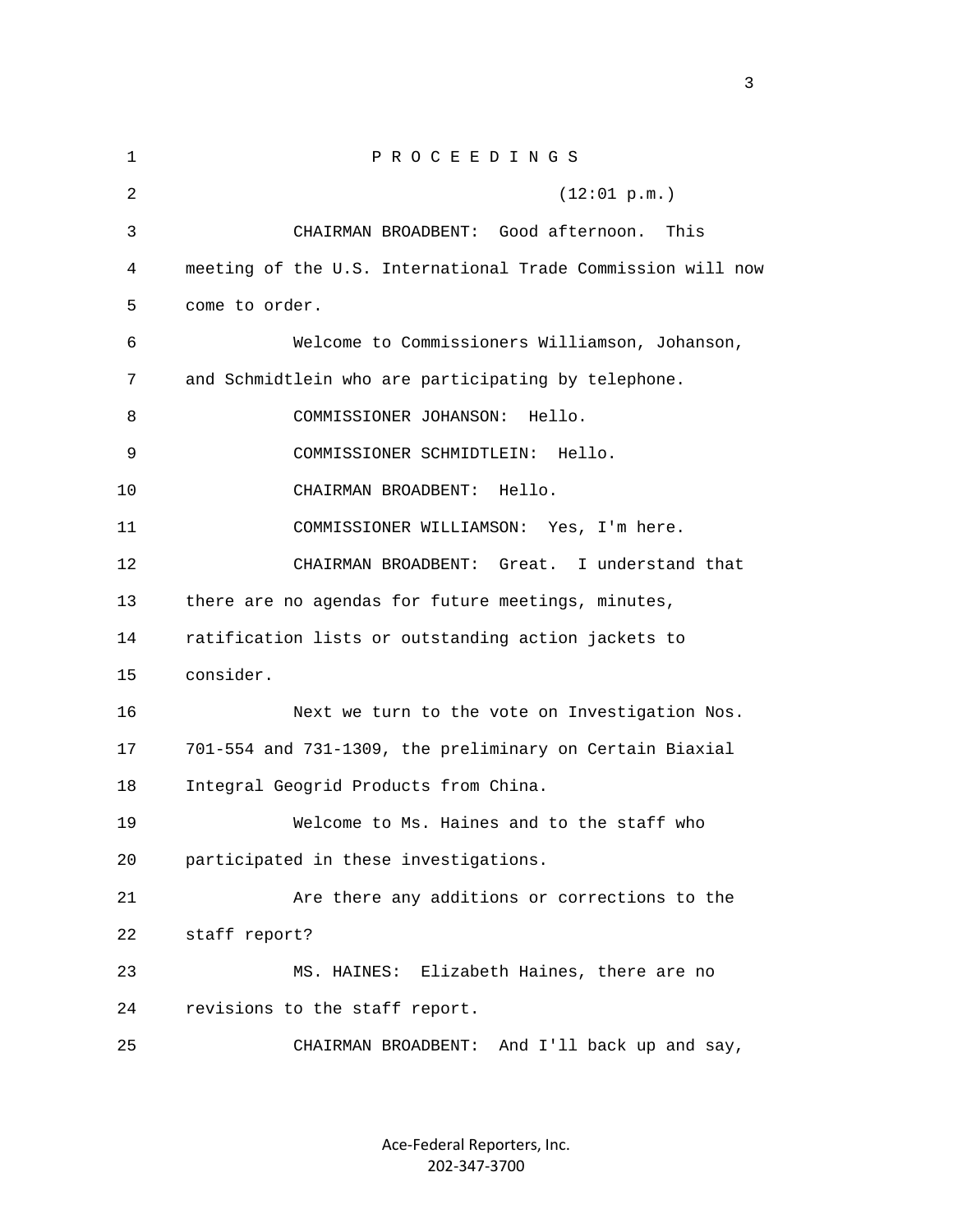1 are there any questions for the staff? 2 (No response.) 3 CHAIRMAN BROADBENT: Is there any objection to 4 approval of the staff report? 5 (No response.) 6 CHAIRMAN BROADBENT: Hearing none it is approved. 7 Madam Secretary, will you please call the roll? 8 MS. BELLAMY: Commissioner Williamson? 9 COMMISSIONER WILLIAMSON: I vote in the 10 affirmative. 11 MS. BELLAMY: Commissioner Broadbent? 12 CHAIRMAN BROADBENT: I vote in the affirmative. 13 MS. BELLAMY: Commissioner Schmidtlein? 14 COMMISSIONER SCHMIDTLEIN: I vote in the 15 affirmative. 16 MS. BELLAMY: Commissioner Kieff? 17 COMMISSIONER KIEFF: I vote in the affirmative. 18 MS. BELLAMY: Commissioner Johanson? 19 COMMISSIONER JOHANSON: I vote in the 20 affirmative. 21 MS. BELLAMY: Commissioner Pinkert? 22 VICE CHAIRMAN PINKERT: I agree with my 23 colleagues. 24 MS. BELLAMY: Madam Chairman, the Commission has 25 reached an affirmative determination in this investigation.

> Ace‐Federal Reporters, Inc. 202‐347‐3700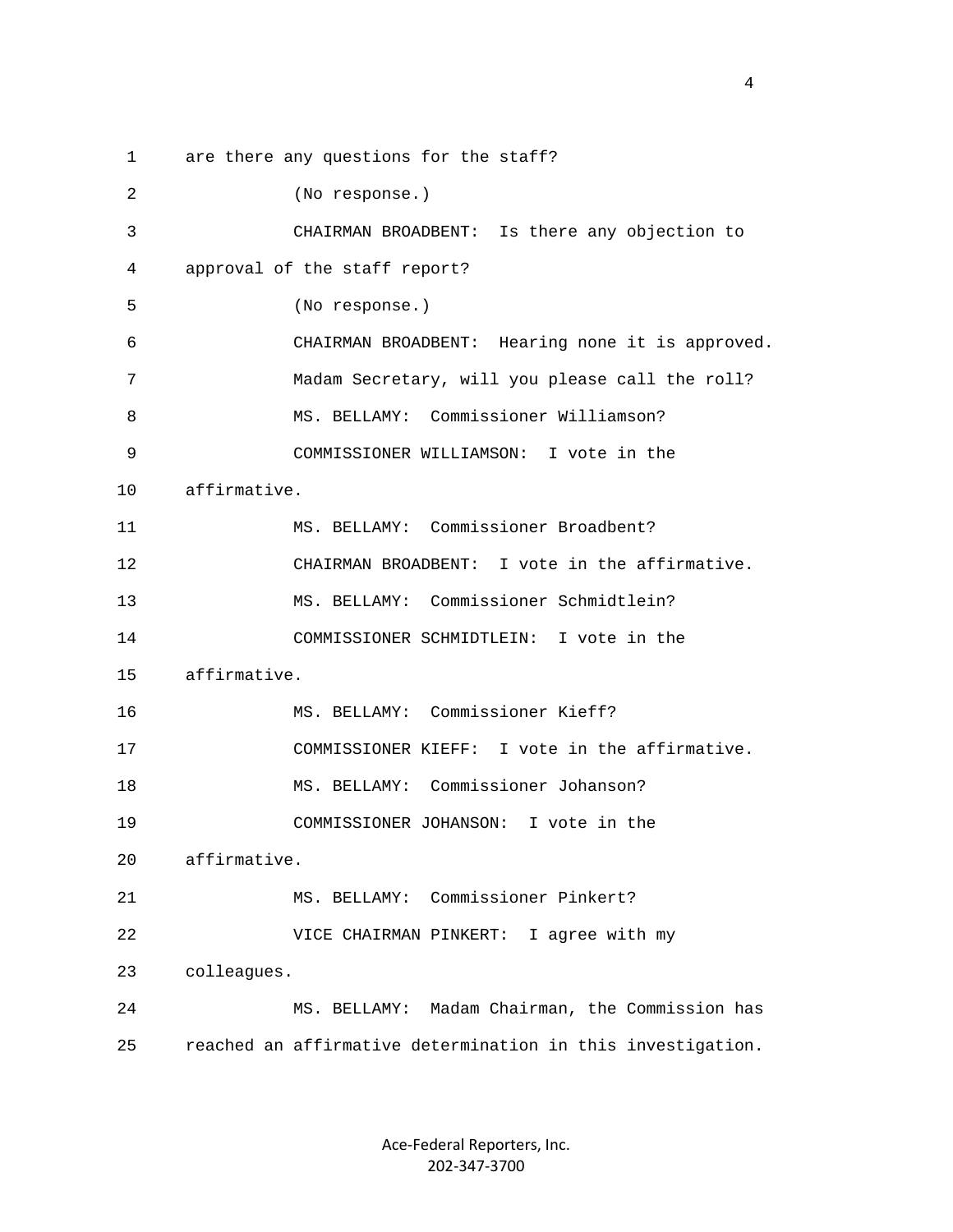| $\mathbf 1$    | CHAIRMAN BROADBENT: Thank you, Madam Secretary.              |
|----------------|--------------------------------------------------------------|
| $\overline{2}$ | Further information regarding these                          |
| 3              | determinations will be in the press release. Views of the    |
| 4              | Commission currently are scheduled to be completed and filed |
| 5              | on March 7th, 2016.                                          |
| 6              | Thank you to all the staff that participated in              |
| 7              | these investigations.                                        |
| 8              | Seeing that there is no other business before the            |
| 9              | Commission, this meeting is adjourned.                       |
| 10             | (Whereupon, at 12:03 a.m., the meeting was                   |
| 11             | adjourned.)                                                  |
| 12             |                                                              |
| 13             |                                                              |
| 14             |                                                              |
| 15             |                                                              |
| 16             |                                                              |
| 17             |                                                              |
| 18             |                                                              |
| 19             |                                                              |
| 20             |                                                              |
| 21             |                                                              |
| 22             |                                                              |
| 23             |                                                              |
| 24             |                                                              |
| 25             |                                                              |